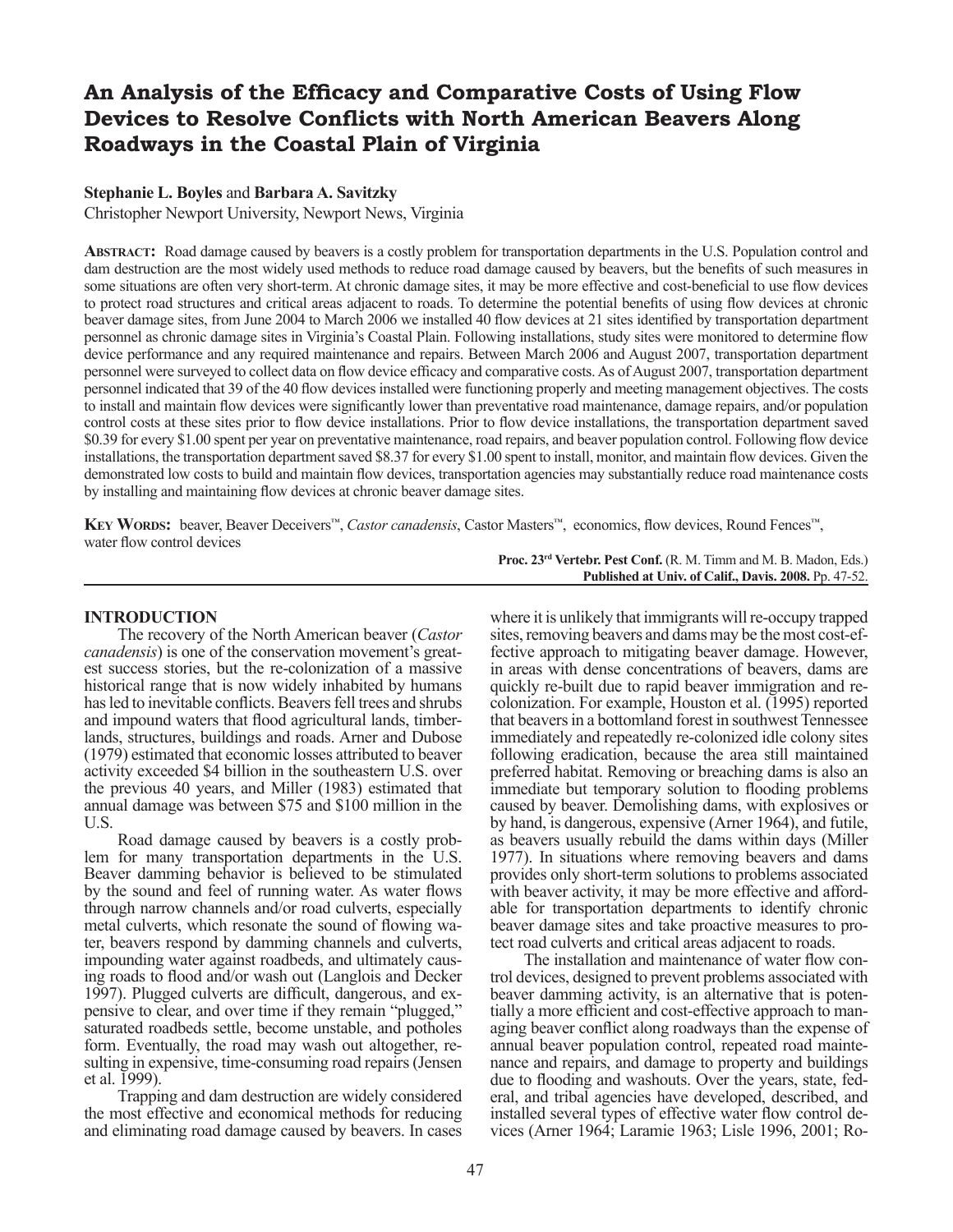blee 1987; Wood et. al 1994). This includes the Penobscot Indian Nation Department of Natural Resources in Old Town, ME, which initiated a program in the 1990s to develop and install water flow control devices on tribal lands to prevent road damage caused by beaver activity and to create and enhance wildlife habitat (Lisle 1999). The results of these efforts led to the development of innovative flow device concepts known as Beaver Deceivers™, Castor Masters™, and Round Fences™.

 There are generally two categories of beaver damage sites: 1) narrow outlets, such as road culverts, that direct water through a manmade barrier (e.g., an embankment or roadbed), and 2) beaver dams that are not attached to manmade structures. To prevent beavers from damming road culverts, the Penobscot Nation created the Beaver Deceiver™, a rugged, wooden-framed fence constructed of braced wooden posts and 4-gauge steel mesh fencing installed on the upstream end of road culverts. Because beaver damming behavior is stimulated by the sound and feel of running water, Beaver Deceivers™ are designed to not only deny beaver access to culverts, but to reduce or eliminate the "feel" of running water by spreading stream flow over a long perimeter. The perimeter of a Beaver Deceiver<sup>™</sup> frame typically ranges from 40 to 120 ft and generally increases with stream and culvert size.

Beaver Deceivers™ are also strategically shaped to discourage damming behavior; their frames may be square, rectangular or pentagonal, but trapezoidal designs, 4-sided with 2 parallel sides and 2 non-parallel sides, tend to be the most effective. From the road, trapezoid-shape Beaver Deceivers™ resemble upside-down triangles. Once in place, beavers may swim around the Beaver Deceiver™ and attempt to dam the corners of the fence closest to the culvert due to visual, auditory, and tactile cues (e.g., the sight, sound, and feel of water running through a metal culvert). The sides of the fence direct beavers away from the upstream side of the culvert at an unusual angle, and as the beavers work to dam the area, the fence side forces them away from the culvert opening, discouraging dam- ming behavior.

To address flooding problems that occur with beaver build dams that are not attached to manmade structures, the Penobscot Nation invented the Castor Master™, a pipe system that is used with a filter called the Round Fence<sup>™</sup> to control water flow through an existing beaver dam (Lisle 2003). A Castor Master™ consists of one or several 12-in × 20-ft polyethylene pipes submerged and placed through an existing beaver dam, with the upstream and downstream sides of the pipes protected with filters. Round Fences™ are filters made of 4-gauge steel mesh fencing, typically between 2 to 4 ft height and 4 to 8 ft in diameter. Filters such as Round Fences<sup>™</sup> prevent beavers and debris from plugging the pipe directing water through the dam, and they disperse flowing water over a broad area so that it is difficult for beavers to detect (Lisle 2003).

Beaver Deceivers™, Castor Masters™, and Round Fences™ have been used successfully to reduce and prevent damage to roads and other manmade structures at numerous beaver damage sites in the U.S., but few studies have been conducted to determine the effectiveness and cost benefits of using these devices. Over a period of 7 years, Lisle (1999 and unpubl. data) significantly reduced

and/or eliminated preventative maintenance at 20 damage sites in Maine near un-trapped beaver colonies, where beavers frequently plugged culverts and flooded roads. In another study, Callahan (2003) reported that of 277 conflict sites, beaver damming was effectively controlled at 83% of sites where devices similar to a Caster Masters™ and Round Fences™ were installed, and at  $95\%$  of sites where devices similar to a Beaver Deceivers™ were installed. The purpose of this study was to evaluate the efficacy and cost-effectiveness of using Beaver Deceivers™, Castor Masters™, and Round Fences™ to resolve conflicts with beavers on roadways in the Commonwealth of Virginia.

#### **METHODS Study Area**

Our study was conducted at chronic beaver damage sites along roadways in 7 counties within the 3 Virginia Department of Transportation (VDOT) districts located in the Coastal Plain of Virginia. VDOT districts in the Coastal Plain of Virginia were selected for this study because of the high number of reported beaver damage sites compared with Piedmont, Blue Ridge, Ridge and Valley, and Appalachian Plateau Districts (USDA-WS 2002, 2003, 2004, 2005), and to evaluate the premise that flow devices are effective in streams with higher gradients (e.g., Piedmont and Mountain regions) but are less effective in streams with low gradients (e.g., Coastal Plain).

# **Site Selection**

To maintain objectivity, VDOT environmental and maintenance personnel from 3 districts with counties located in the Coastal Plain of Virginia– Hampton Roads, Fredericksburg and Richmond– selected chronic beaver damage sites, which were defined as sites where removing beavers and/or dams did not significantly reduce and/or prevent road maintenance, road repairs or beaver population control costs attributed to beaver activity along road- ways. A total of 14 sites were initially selected for flow device installations: 4 in the Hampton Roads District, 5 in the Fredericksburg District, and 5 in the Richmond Dis- trict.

In November 2005, we used data provided by USDA-Wildlife Services (USDA-WS) to identify and select 7 additional chronic beaver damage sites where maintenance records showed that beaver population control activities and/or preventative maintenance had been conducted more than once over a 5-year period. We ranked the sites by frequency of required population control and/or preventative maintenance (i.e., a damage site where population control activities were conducted 5 times in 5 years was given priority over a site that had been trapped twice) and then treated the sites by installing a total of 7 flow devices.

# **Flow Device Installation**

Selected beaver damage sites generally consisted of plugged culverts and/or high water resulting from freestanding beaver dams located upstream and/or downstream of affected roads. Between June 2004 and November 2005, with the assistance of the principal investigator and several undergraduate students, wildlife biologist and flow de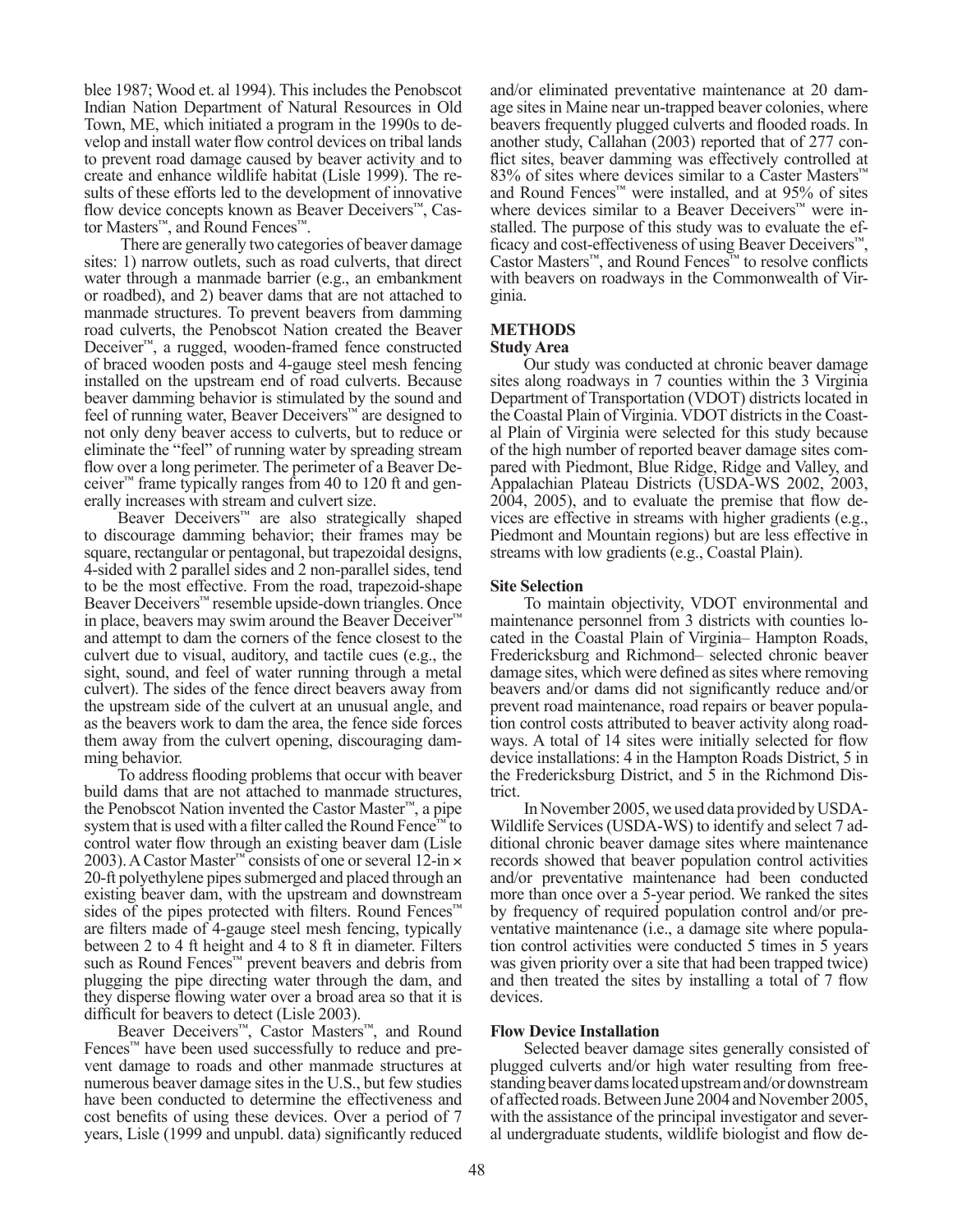vice consultant Skip Lisle designed, constructed, and installed 33 flow devices at 14 study sites. Between November 2005 and March 2006, Mr. Lisle installed 7 flow devices at an additional 7 study sites. Beaver Deceivers™ were recommended primarily for treating plugged road culverts, and Castor Masters™ were installed to lower high water impounded by free-standing dams. In some cases, Castor Masters™ were installed with Beaver Deceivers™ to enhance flow efficiency.

#### **Monitoring and Maintenance**

Following installations, study sites were monitored by principal investigators and/or VDOT personnel and inspected at least once every 4 months to determine if the flow devices were functioning properly, to note any specific damage to the device or changes in the landscape, and if necessary, to remove any accumulated debris obstructing the Beaver Deceivers™ and/or Round Fences™. Any time spent manually removing debris from the site was recorded as less than 15 minutes, less than 30 minutes, less than 45 minutes, or less 60 minutes. If time spent cleaning the device exceeded 60 minutes, actual time cleaning the device was recorded.

#### **Surveys**

We surveyed VDOT personnel from all 3 cooperating districts, as well as several landowners with property adjacent to study sites, to gather general data on what, if any, effect flow device installations had on previous flooding frequency, road maintenance, repair, or beaver management costs. Information recorded included when the devices were installed, the status of the flow devices (including any flooding, road maintenance and/or repairs, beaver damage/population control activities, and any ef- forts made by VDOT and/or the landowner to maintain the devices following installation), and whether manage- ment objectives for the study site had been met.

#### **Comparative Cost Analysis**

A cost-benefit ratio formula utilized by USDA-WS (2003) to compare beaver management expenditures to VDOT resources saved was used to test the differences in the costs to manage beavers and repairs roads before and after the installation of flow devices at 14 of the 21 selected study sites. (Comparative cost data collected for the 7 beaver damage sites treated between November 2005 and March 2006 has not yet been analyzed). For the purposes of this study, the estimated cost-benefit will be considered favorable if the ratio of expenditures to resources saved is greater than 1 to 2, or for \$1 spent on beaver manage- ment activities or road repairs, \$2 in VDOT resources are saved.

## **RESULTS**

#### **VDOT Personnel and Landowner Surveys**

VDOT personnel and landowners reported that flooding occurred and preventative maintenance was conducted at all 14 sites prior to installation of flow devices at

**Table 1. Data from surveys conducted with Virginia Department of Transportation personnel and adjacent landowners before flow device installations at 14 beaver damage study sites in the Coastal Plain of Virginia. For each site, individuals surveyed reported whether flooding occurred prior to flow device installations (yes [Y] and no [N]), and the costs per year for maintenance, road repairs and beaver removal due to beaver activity.**

| <b>Study Sites</b>       | Prior<br>Flooding | <b>Maintenance</b><br>Cost/Yr | Repair<br>Costs/Yr | <b>Beaver Removal</b><br>Costs/Yr |
|--------------------------|-------------------|-------------------------------|--------------------|-----------------------------------|
| Lake Cohoon              | Υ                 | \$43,500.00                   |                    | \$1,891.44                        |
| Kingsale Swamp           | Y                 | \$6,000.00                    |                    | \$1,891.44                        |
| Corrowaugh Swamp (South) | Υ                 | \$7,000.00                    |                    | \$763.25                          |
| Corrowaugh Swamp (North) | Υ                 | \$7,000.00                    |                    | \$799.05                          |
| <b>Craney Creek</b>      | Υ                 | \$5,600.00                    | \$1,000.00         |                                   |
| <b>Briary Swamp</b>      | Y                 | \$10,800.00                   | \$300.00           |                                   |
| Pope's Creek (South)     | Y                 | \$21,600.00                   | \$132,500.00       | \$117.89                          |
| Pope's Creek (North)     | Υ                 | \$21,600.00                   |                    |                                   |
| Newtons Pond             | Y                 | \$400.00                      |                    |                                   |
| Winterpock Creek         | Y                 | \$11,000.00                   |                    |                                   |
| Swift Creek              | Y                 | \$4,000.00                    | \$10,000.00        | \$506.32                          |
| <b>Blackwater Swamp</b>  | Υ                 | \$3,600.00                    |                    |                                   |
| Second Swamp             | Υ                 | \$4,800.00                    |                    |                                   |
| Indian Swamp             | Υ                 | \$3,000.00                    | \$1,200.00         |                                   |
| <b>Totals</b>            |                   | \$149,900.00                  | \$145,000.00       | \$5,969.40                        |

a total cost of \$149,900.00 for preventative maintenance, or an average cost of \$10,707 per site (Table 1). Beaver population control activities were conducted at 10 of 14 sites prior to installations at an average cost of \$5,969 per year, or \$994.90 per site, at the 6 sites where VDOT paid for beaver population control activities (Table 1). Following preventative maintenance and beaver population control efforts, all of the study sites were re-occupied by beavers. VDOT personnel and landowners also reported that road repairs attributed to beaver-related damage were carried out at 5 sites prior to installations at a total cost of \$145,000 and an average cost of \$29,000 per site.

From June 2004 to November 2005, 33 flow devic- es– 18 Beaver Deceivers™ and 15 Castor Masters™– were installed at 14 beaver damage sites in 7 counties in 3 VDOT districts in the Coastal Plain of Virginia. Installation costs per site ranged from \$1,359 to \$5,572 at an average cost of \$3,160 per site and a total cost of \$44,245 for installations at all 14 study sites (Table 2). Total installation time ranged from 10 to 50 hours with a total of 390 hours and an average installation time of 28 hours per site. The total costs for labor at these 14 study sites was \$39,000 or \$2,786 per site, and the total costs for materials was \$5,244.52 or \$374.61 per site.

Flow device maintenance time ranged from 1.0 to 4.75 hours per year and required a total of 19.75 hours per year, or 1.4 hours per site, and at \$14.00 an hour, cost a total of \$276.50 or \$19.75 per site (Table 2). At the time that VDOT personnel and landowner surveys were conducted in April 2006, length of time following installations ranged from 6 months to 22 months with an average length of time following installations of 15 months per site.

After flow device installations, VDOT personnel and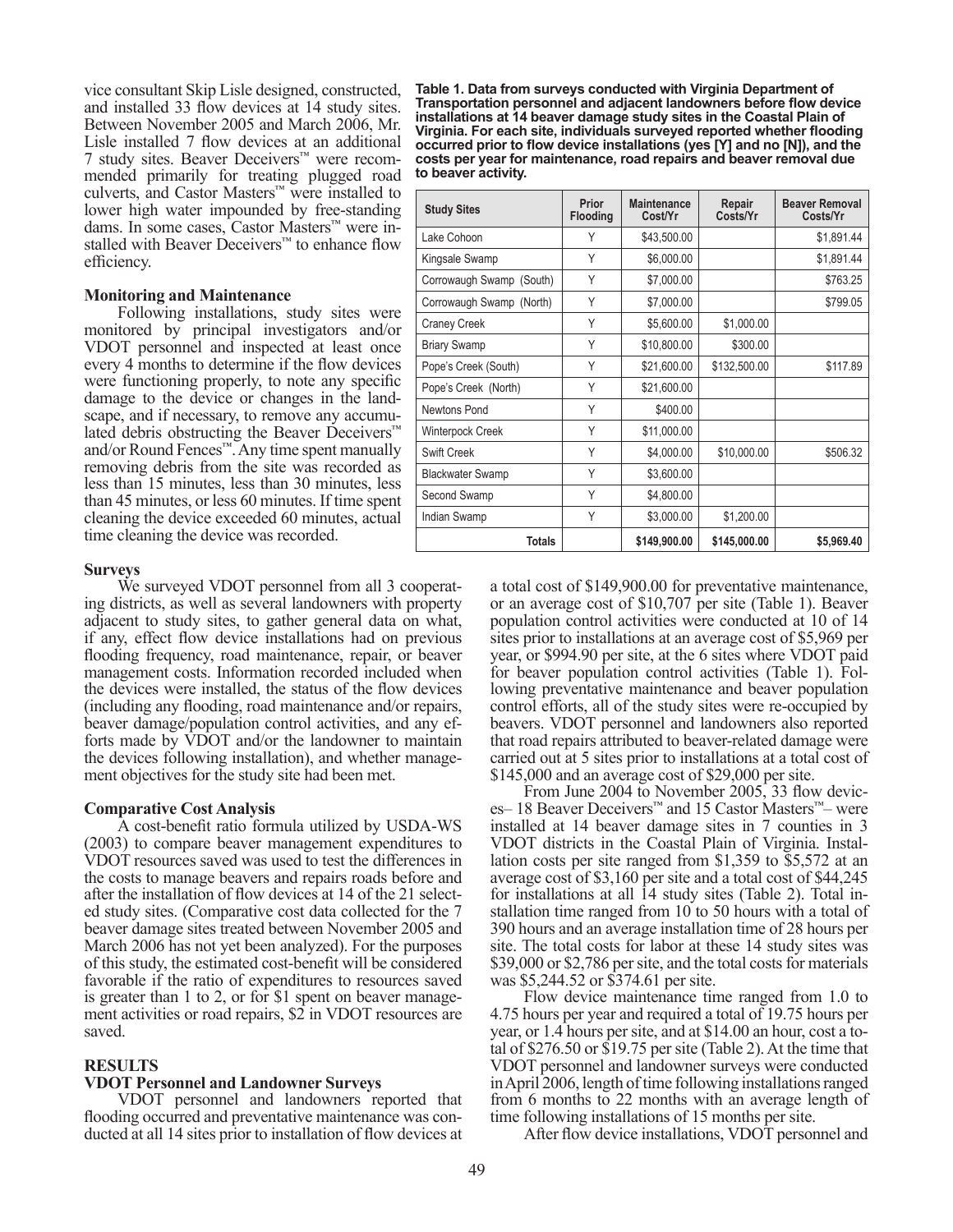**Table 2. Data from surveys conducted with Virginia Department of Transportation personnel and adjacent landowners following flow device installations at 14 beaver damage study sites in the Coastal Plain of Virginia. For each site, individuals surveyed reported whether flooding occurred following flow device installations (yes [Y] and no [N]), the total cost for materials and labor to install flow devices, maintenance costs per year following installations.** 

| <b>Study Site</b>       | Current<br><b>Flooding</b> | Installation<br>Costs | <b>Maintenance</b><br>Costs/Yr* |
|-------------------------|----------------------------|-----------------------|---------------------------------|
| Lake Cohoon             | N                          | \$2,371.05            | \$17.50                         |
| Kingsale Swamp          | N                          | \$1,825.32            | \$31.50                         |
| Corrowaugh Swamp (S)    | N                          | \$1,340.13            | \$14.00                         |
| Corrowaugh Swamp(N)     | Ν                          | \$1,359.41            | \$14.00                         |
| Craney Creek            | N                          | \$3,829.81            | \$14.00                         |
| <b>Briary Swamp</b>     | N                          | \$3,329.79            | \$14.00                         |
| Pope's Creek (S)        | N                          | \$5,571.76            | \$14.00                         |
| Pope's Creek (N)        | Ν                          | \$3,882.31            | \$14.00                         |
| Newtons Pond            | N                          | \$2,800.55            | \$14.00                         |
| Winterpock Creek        | N                          | \$4,464.43            | \$21.00                         |
| <b>Swift Creek</b>      | N                          | \$1,752.28            | \$14.00                         |
| <b>Blackwater Swamp</b> | Ν                          | \$4,841.68            | \$14.00                         |
| Second Swamp            | N                          | \$2.344.70            | \$14.00                         |
| Indian Swamp            | N                          | \$4,531.30            | \$66.50                         |
| Total                   |                            | \$44.244.52           | \$276.50                        |

\* based on an average wage of \$14.00/hour

landowners reported that the study sites had not flooded, that road maintenance, flow device maintenance, and beaver population control activities had not been required or conducted, and that overall they were satisfied with the performance of the flow devices (Table 2). VDOT person-<br>nel surveys were also conducted for the 7 beaver dam-<br>age sites treated from November 2005 and March 2006. As stated previously, comparative cost data collected for these sites has not yet been analyzed, but the preliminary efficacy results show that 6 of the 7 devices are function- ing properly and meeting VDOT management objectives (Table 3).

#### **Comparative Cost Analysis**

Prior to flow device installations, the estimated beaver management costs at the first 14 study sites, including preventative maintenance and population control activities, was \$155,869 and the estimated beaver damage repair cost was \$145,000, for a total cost to VDOT of \$300,869 per year (Table 4). Following flow device installations, the estimated beaver management costs, includ- ing flow device installations and maintenance costs, was \$44,526, and the estimated beaver damage repair cost was \$0 for a total cost to VDOT of \$44,526 per year (Table 4). The resources saved were estimated at \$71,639, based on calculations in USDA-WS (2003) (Table 4). We assumed that the same resources were saved after installation of flow devices. The total resources saved prior to flow device installations included resources saved (\$71,639) in addition to funds VDOT saved by not installing flow devices (\$44,526), for a total resources saved of \$116,165.

**Table 3. Data from surveys conducted with Virginia Department of Transportation personnel and adjacent landowners before flow device installations at 7 beaver damage study sites in the Coastal Plain of Virginia. For each site, individuals surveyed reported whether flooding occurred prior to and following flow device installations (yes [Y] and no [N]).**

| <b>Study Sites</b>     | <b>Prior Flooding</b> | <b>Current Flooding</b> |
|------------------------|-----------------------|-------------------------|
| Mill Creek             |                       |                         |
| Monroe Bay             |                       |                         |
| Jones Hole Swamp (A)   |                       |                         |
| Jones Hole Swamp (B)   |                       | N                       |
| Miles Creek            |                       | N                       |
| John H. Kerr Reservoir |                       |                         |
| <b>Proctors Creek</b>  |                       |                         |

**Table 4. The ratio of total resources saved to total costs per year for beaver management and damage repairs before and with the installation of flow devices at 14 beaver damage sites in the Coastal Plain of Virginia. Total costs are the sum of beaver management costs (preventative maintenance and/or flow device installations and beaver population control activities), and beaver damage repair (funds used to repair roads). Total resources saved before flow devices is the sum of potential resources saved and the total costs with flow devices. The total resources saved with flow devices is the sum of potential resources saved and the total costs before flow devices.**

| <b>Beaver Management</b><br>Costs/Yr.        | <b>Before</b><br><b>Flow Devies</b> | <b>With Flow</b><br><b>Devices</b> |
|----------------------------------------------|-------------------------------------|------------------------------------|
| Beaver management                            | \$155,869.00                        | \$44,526.00                        |
| Beaver damage repair                         | \$145,000.00                        | \$0.00                             |
| <b>Total costs</b>                           | \$300,869.00                        | \$44,526.00                        |
| Potential resources saved*                   | \$71,639.00                         | \$71,639.00                        |
| <b>Total resources saved</b>                 | \$116,165.00                        | \$372,508.00                       |
| <b>Total resources saved/ Total</b><br>costs | \$0.39                              | \$8.37                             |

based on data published by USDA-Wildlife Services (2003)

Total resources saved following flow device installations included resources saved (\$71,639) in addition to funds VDOT saved in beaver management costs (\$155,869) and road repair costs (\$145,000) saved by installing flow devices, for a total resources saved of \$372,508.

The cost-benefit ratio at these 14 study sites (total costs divided by total resources saved) prior to flow device installations was 1 to 0.39, or \$0.39 in resources saved for every \$1 VDOT spent. Following flow device installations, the estimated cost-benefit ratio was 1 to 8.37, or for every \$1 spent, VDOT saved \$8.37.

#### **DISCUSSION**

The results of our study show that flow devices such as Beaver Deceivers™, Castor Masters™, and Round Fences<sup>™</sup> can be efficient, cost-beneficial tools for resolving conflicts with beavers along roadways in the Coastal Plain of Virginia. To date, based on the most current survey information, all 33 devices installed at 14 beaver damage sites from June 2004 to November 2005, including 18 Beaver Deceivers™ and 15 Castor Masters™, are func-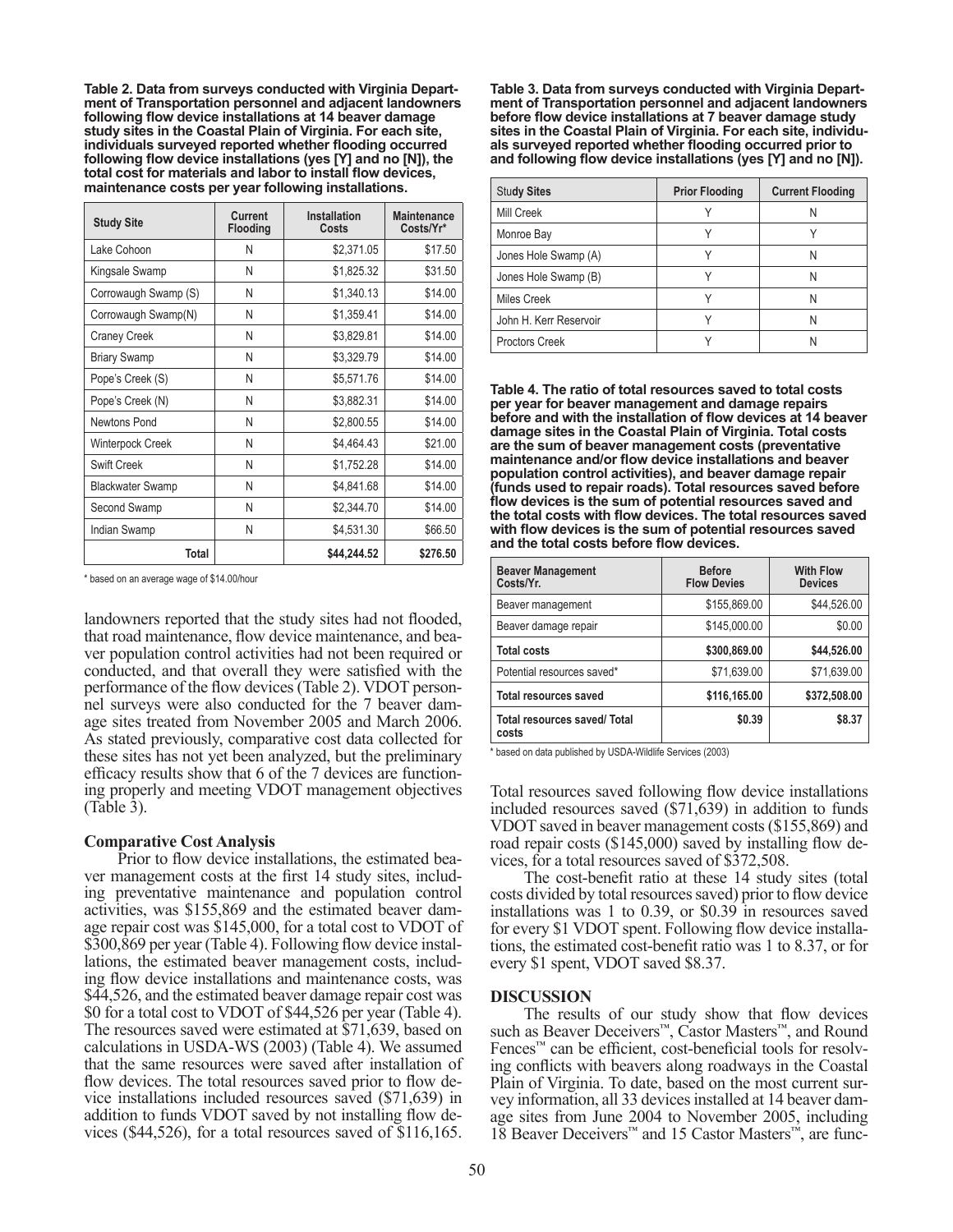tioning properly and are meeting VDOT and landowner beaver management objectives. Of the 7 devices installed at 7 chronic damage sites from November 2005 to March 2006, 6 are functioning properly.

These results concur with data published by Callahan (2005), who reported an 87% success rate using Flexible Pond Levelers (devices with designs similar to Castor Masters<sup>™</sup>) at 156 beaver damage sites in New York and Massachusetts, and a 97% success rate using upright trapezoidal or rectangular culvert fences (devices similar to Beaver Deceivers<sup>™</sup>) at 227 sites in the same geographic region. Several factors may have contributed to the slightly higher flow device success rates in our study, the most influential of which may have been our study's relatively small sample size (21 sites) compared to Callahan's study (383 sites). Climate, weather, topographic, and landscape differences may also have contributed to differences in success rates, since our study was conducted in the Coastal Plain of Virginia and Callahan's devices were installed throughout New England. Nonetheless, the flow device success rates reported in both studies were significantly higher than rates reported by other researchers who conducted similar studies on other flow device designs (Nolte et al. 2001, Hamelin and Lamendola 2001).

Although Callahan reported high flow device success rates, flow devices did fail at a small percentage of sites for a variety of reasons. At 383 sites managed with flow devices from November 1998 to February 2005, pond leveler failure rate was 13.5%, while culvert fence failure rate was only 3.1%. Pond levelers generally failed due to the construction of new dams downstream by beavers (11 sites or 7.1%), insufficient pipe capacity (6 sites or 3.8%), lack of maintenance (2 sites or 1.3%), and dammed fencing (2 sites or 1.3%). Culvert fences failed due to lack of maintenance (4 sites or 1.8%), dammed fencing (2 sites or 0.9%), and vandalism (1 site or 0.4%). Other factors that contributed to failure included inexperienced installers, poor site selection, and/or flow device design (Callahan 2003). Results of a previous study conducted by Callahan (2003) also showed that when flow devices did fail, they failed within the first 2 to 12 months following installa- tion, but as of 2003, 221 successful devices in Callahan's study had been in place longer than 12 months.

The results of our study also demonstrated that the flow devices we used can be extremely cost-beneficial due to relatively low installation and maintenance costs compared to the time and expense of repeated road maintenance, repair of road damage, and annual beaver population control required for other flow device designs. The comparative cost analysis revealed that for every \$1 VDOT spent on preventive maintenance, road repairs, and beaver population control activities at the 14 study sites prior to the installation our flow devices, the agency saved \$0.39 in resources; whereas, after installing and maintaining our flow devices, VDOT saved \$8.37 for every \$1 spent, for a total of \$372,508 of resources saved per year (Table 4). Additionally, the cost-benefit comparison represents both actual damages that occurred at a site 12 months prior to installations and potential damages expected to occur within 12 months without flow device installations. Since the predicted life expectancy for each successful device is at least 10 years (Callahan 2005), with an average maintenance cost of \$19.75 at each site per year compared to \$21,490.64 per site per year for maintenance, repairs, and beaver population control prior to the installation of our flow devices, we believe the value of resources saved by installing flow devices at these sites will continue to increase over time.

During the course of our study, we also discovered several benefits to using flow devices that are difficult to quantify, but nonetheless significant. For instance, opening blocked culverts– manually, or by using heavy equipment– is an expensive, arduous, and potentially dangerous endeavor, compared to the routine maintenance required for Beaver Deceivers™. VDOT personnel noted that culverts are often damaged in the process of clearing with heavy equipment, decreasing the life expectancy of these road structures and forcing the transportation department to replace them more frequently.

Moreover, clearing a culvert manually generally involves having one or more people inside the culvert disassembling the dam using their hands or hand tools (a cultivator, for instance) to remove the blockage piece by piece, until the pressure of the dammed-up water finally pushes the remainder of the dam out the downstream side of the culvert. Under these circumstances, the dam could easily give way while a worker is in the culvert and could lead to serious, life-threatening injuries. Compared to clearing a plugged culvert, routine maintenance on a Beaver Deceiver™ is relatively easy and safe, as it simply requires removing any leaves, sticks, twigs, or branches that have accumulated on the upstream side of the receiver fence once or twice a year. Maintenance workers are never subject to the risk of an unpredicted release of large volumes of dammed water.

One potential concern for us when using flow devices to manage beavers near roadways is the development of new conflict sites following installations. In 2003, Callahan published data showing that of the 177 beaver colonies present where flow devices were installed in New England between 1998 and 2003, there were 277 conflict sites, or an average of 1.56 conflict sites per beaver colony. Since data published 2 years later in 2005 showed the average conflict sites per colony remained constant, Calla-<br>han concluded that by using flow devices to treat a small number of critical beaver conflict sites, a large watershed can be managed without contributing to the development of new problem sites or removing beavers from the community.

In the future, to test Callahan's findings, it may be beneficial to generate data on the ratio of beaver conflict sites per colony at our study sites in Virginia. In the meantime, to assist transportation agencies in the deci- sion-making process for selecting chronic beaver damage management sites for flow device installation, we intend to develop a projected cost-benefit analysis model based on current and future collected comparative cost data. We also plan to create guidelines for identifying chronic damage sites where flow device use is both preferable and feasible, and the criteria necessary for designing and installing the devices.

As stated previously, Callahan's data indicated that there are sites where flow device installations are not workable, but it would be helpful to determine what, if